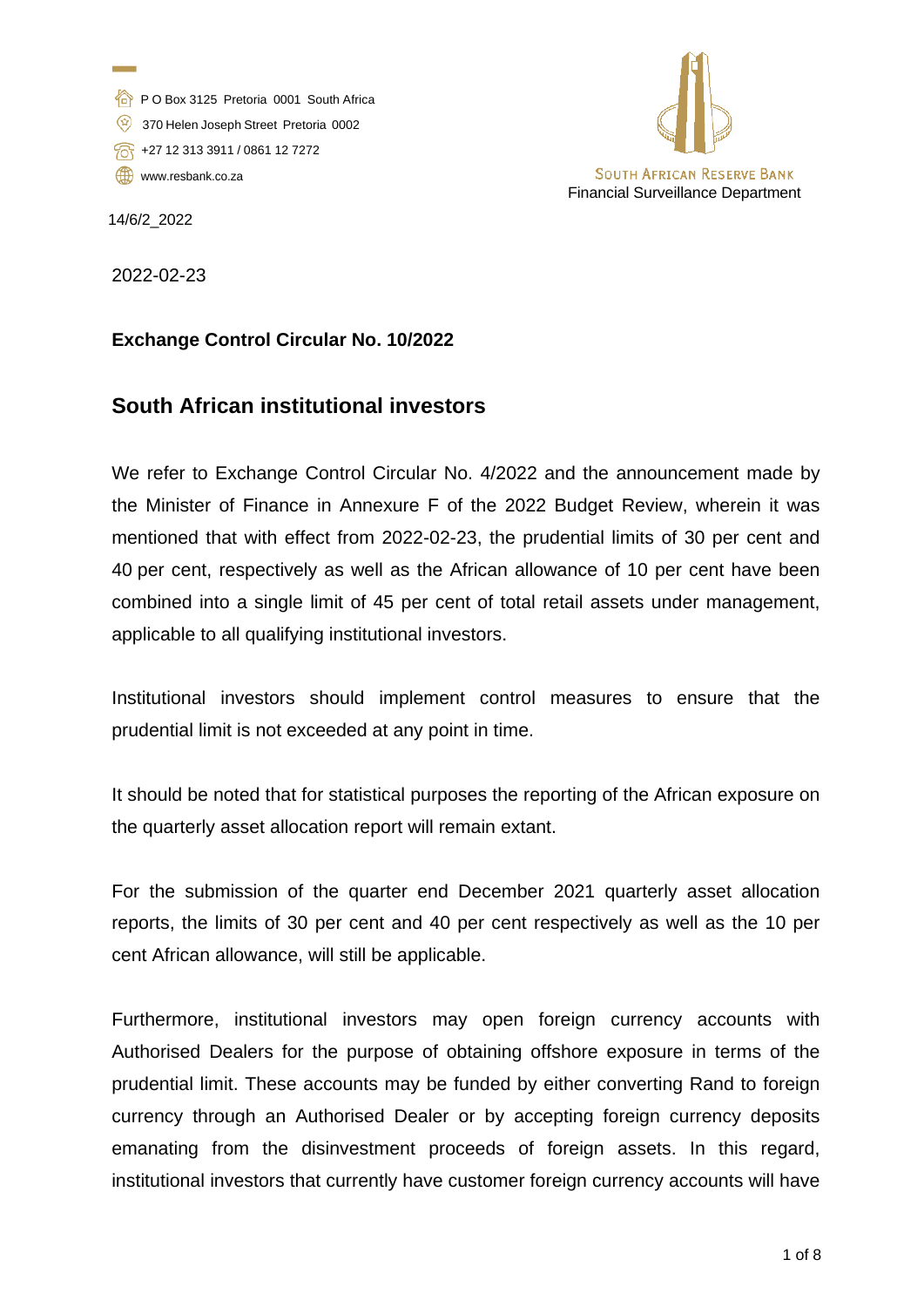three months to convert same to foreign currency accounts in terms of the aforementioned dispensation.

The following amendments to the Currency and Exchanges Manual for Authorised Dealers (Authorised Dealer Manual) are outlined:

#### **Section A.1**

The following definition has been amended as follows:

**Foreign currency account** means a foreign currency account conducted by residents (natural persons and institutional investors only) and non-residents in the nostro administration of Authorised Dealers in terms of the provisions of the Authorised Dealer Manual or a specific authority granted by the Financial Surveillance Department.

# **Section B.2(C)(iii)**

The note under this subsection has been amended to read as follows:

Note: This dispensation should not be confused with portfolio investments acquired by institutional investors in terms of the prudential limit.

# **Section B.2(G)(vi)**

The reference to 'foreign investment allowances' has been replaced with 'prudential limits'.

(vi) Institutional investors and Authorised Dealers must be aware that in terms of the 'look-through' principle, any offshore acquisitions held indirectly via the local private equity fund must be marked off against their respective prudential limits.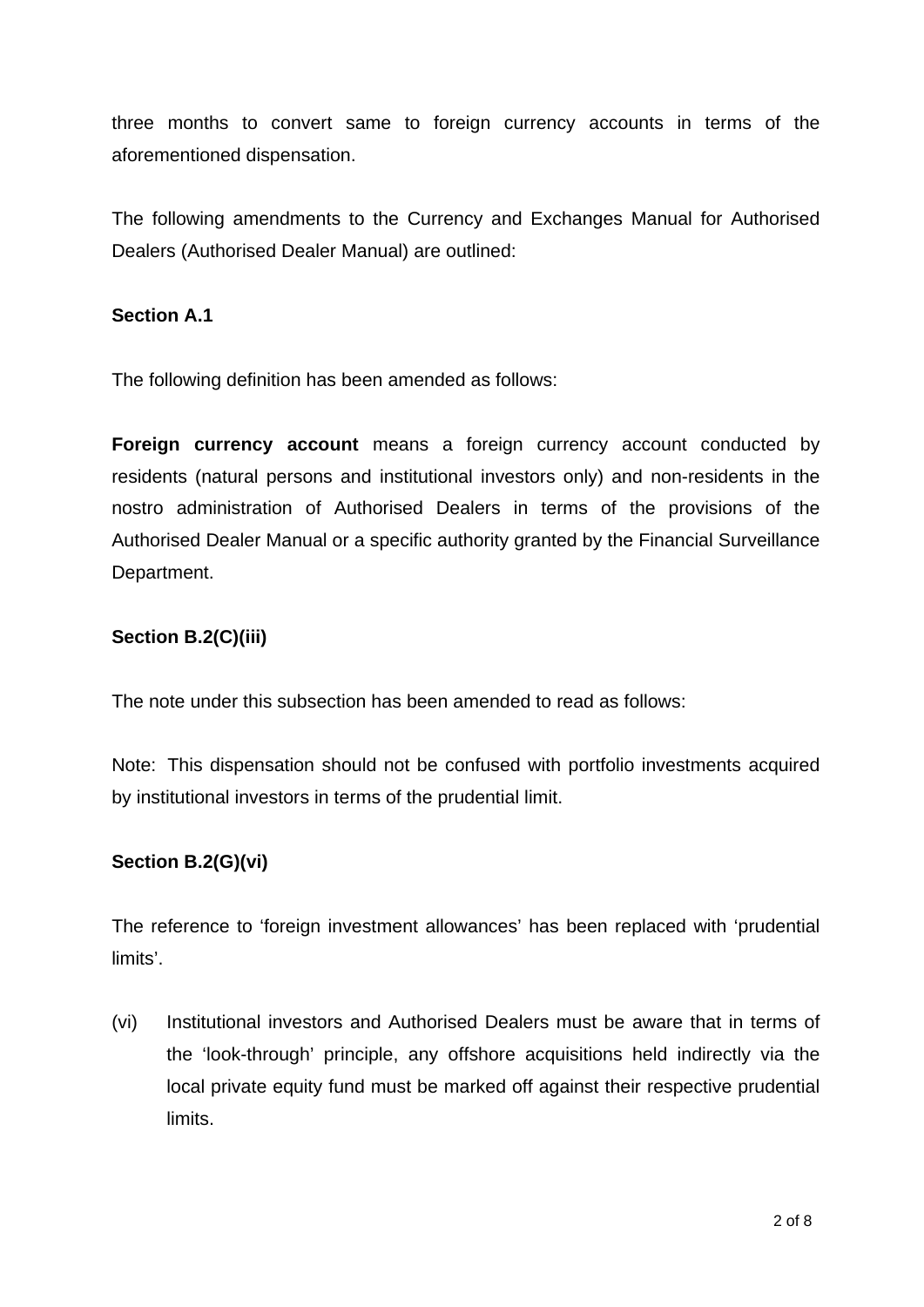# **Section B.2(H)(i)(b)**

The words 'applicable prudential limits' have been amended to read 'prudential limit' as follows:

(b) Institutional investors may invest funds offshore up to the prudential limit and subject to the requirements as outlined below.

#### **Section B.2(H)(iv)(a)(aa)**

The prudential limits of 30 per cent and 40 per cent, respectively as well as the African allowance of 10 per cent have been combined into a single limit of 45 per cent. This subsection has been deleted and replaced with the following:

- (iv) Prudential limit
	- (a) The foreign exposure of retail assets may not exceed:
		- (aa) 45 per cent in the case of pension funds; the linked and non-linked business of life insurers; CIS managers; and discretionary financial services providers registered as institutional investors with the Financial Surveillance Department.

#### **Section B.2(H)(iv)(d)**

A new subsection (d) has been added and the existing subsection (d) has been renumbered (e) as follows:

(d) For statistical purposes the quarterly asset allocation report should continue to be completed in its existing format, indicating the investments in offshore as well as the African assets separately. The combined exposure, i.e. offshore and African, should not exceed the prudential limit of 45 per cent of retail assets under management. In terms of investments in African assets, the following is applicable: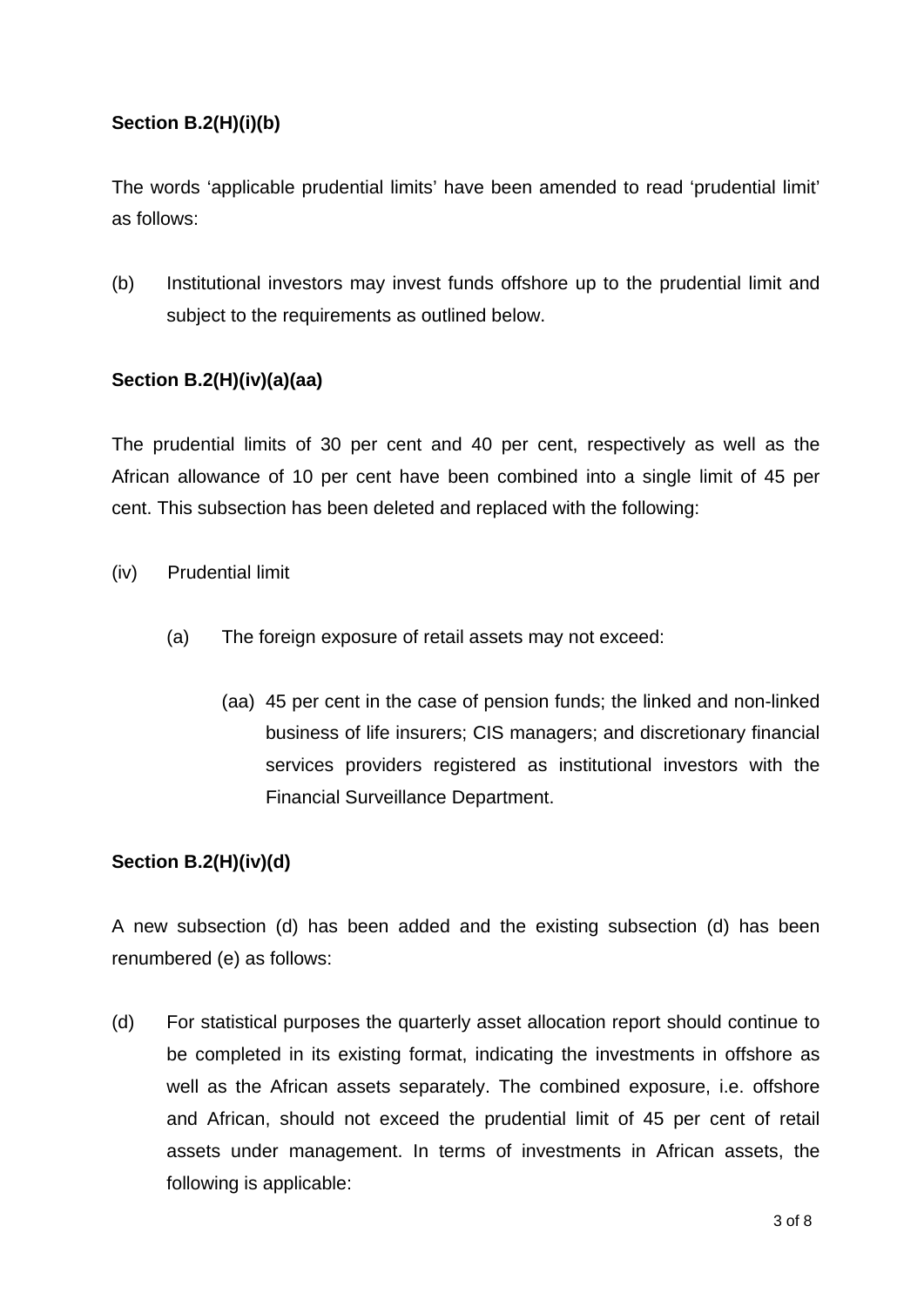- (aa) African debt encompasses debt securities issued and listed on a South African exchange by African governments, African public entities, African local authorities, African development agencies and by non-African development institutions where the funds raised are earmarked for use in Africa.
- (bb) African assets can be acquired as follows:
	- (1) directly by acquiring foreign currency denominated portfolio assets in Africa through foreign currency transfers from South Africa. A collective investment scheme in South Africa sanctioned by the Financial Sector Conduct Authority is preferred in instances where the institutional investor wishes to obtain direct African exposure by means of a pooling arrangement (e.g. an African fund set up specifically by a managing institution);
	- (2) indirectly by acquiring approved inward listed debt instruments listed on a South African exchange and classified as 'African'. (See (d)(aa) above for the criteria for 'African' classification);
	- (3) indirectly, on application to the Financial Surveillance Department through an Authorised Dealer, through a foreign registered fund mandated to invest into Africa. The foreign registered fund should be mandated to invest at least 75 per cent of funds under management into Africa. A copy of the mandate or prospectus must accompany such application; or
	- (4) indirectly, on application to the Financial Surveillance Department through an Authorised Dealer, through investments in instruments issued by African entities that are listed on non-African exchanges to raise funds earmarked for use in Africa.
- (e) Compliance with the prudential limit does not preclude an institutional investor from also having to comply with any relevant prudential regulations as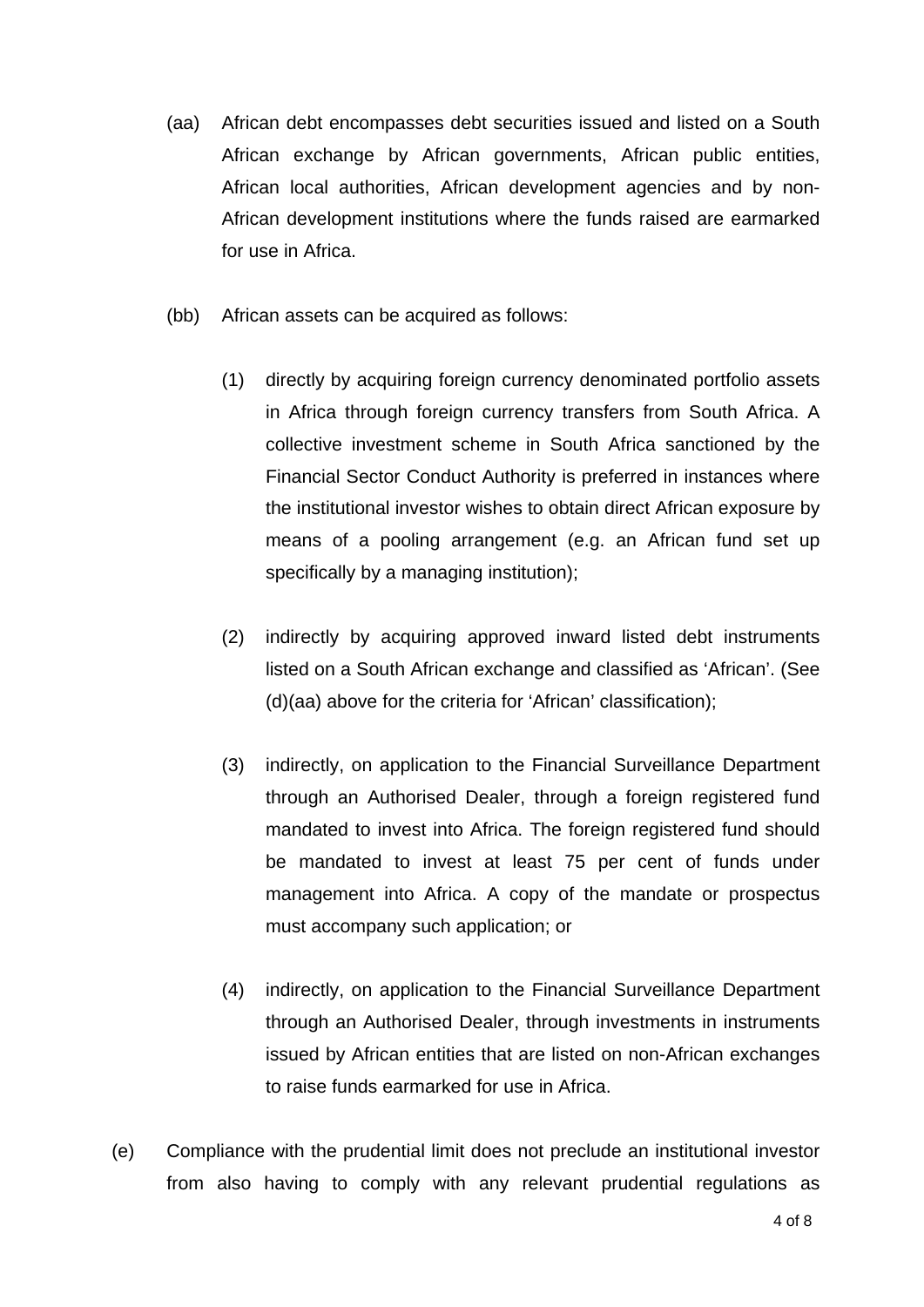administered by the Financial Sector Conduct Authority.

# **Section B.2(H)(v) to (xi)**

Subsection (v) has been deleted and subsections (vi) to (xi) have been renumbered  $(v)$  to  $(x)$ .

# **Section B.2(H)(vii)(h), (n) and (r)**

The word 'respective' has been deleted under subsections (h), (n) and (r).

- (h) Institutional investors may participate in instruments issued by local entities in the offshore market whether priced in Rand or foreign currency on condition that the requirements of the Financial Sector Conduct Authority are complied with. These investments will be subject to the prudential limit.
- (n) Institutional investors must take cognisance that any position held as a result of active currency management transactions, not resulting in the actual pay away or receipt of currency (i.e. the 'in-between trades') is regarded as foreign currency exposure and must accordingly be marked off against the prudential limit as well as being accounted for in the quarterly asset allocation reports.
- (r) Should an institutional investor exceed the prudential limit, no further funds may be transferred abroad or foreign classified investments made either directly or indirectly.

# **Section B.2(H)(vii)(p)**

Subsection (p) has been deleted and replaced as follows:

(p) Institutional investors may open foreign currency accounts with Authorised Dealers for the purpose of obtaining offshore exposure. These accounts may be funded by either converting Rand to foreign currency or by accepting foreign currency deposits emanating from the disinvestment proceeds of foreign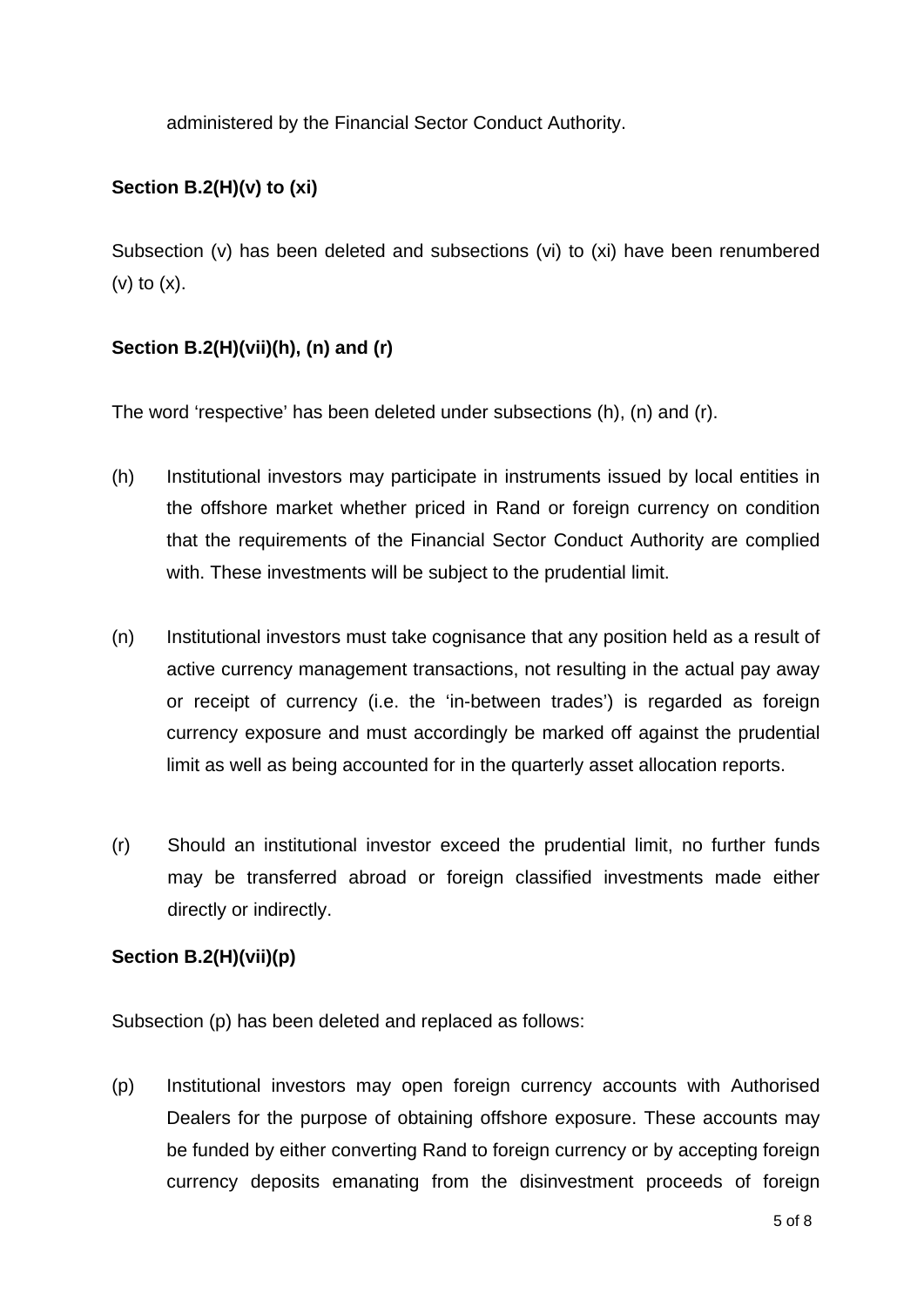assets. Institutional investors are permitted to retain funds in the foreign currency accounts without the obligation to convert these funds into Rand, provided the account balances form part of the prudential limit and are reflected in the quarterly asset allocation reports.

# **Section B.2(H)(viii)(a)(aa) and (jj)**

The word 'respective' has been deleted under subsections (a)(aa) and (jj) and the reference under (jj)(ii) has been amended to read (vi)(r).

- (aa) The quarterly asset allocation reports provide the primary mechanism for monitoring compliance with the prudential limit.
- (jj) In cases where the prudential limit has been exceeded, the institutional investor must as part of the quarterly asset allocation report provide:
	- (1) an explanation for the over-exposure; and
	- (2) a clear indication of how and by when they intend to adjust the foreign exposure to fall within the prudential limit. See (vi)(r) above regarding further offshore investments if an institutional investor has exceeded the prudential limit.

# **Section D.1(B)(ii)**

The word 'respective' has been deleted under subsection (ii).

(ii) Institutional investors, as defined in section B.2(H) of the Authorised Dealer Manual, must take cognisance that any position held as a result of entering into the 'in-between trades' is regarded as foreign exposure and must accordingly be marked off against the prudential limit as well as being accounted for in the quarterly asset allocation reports.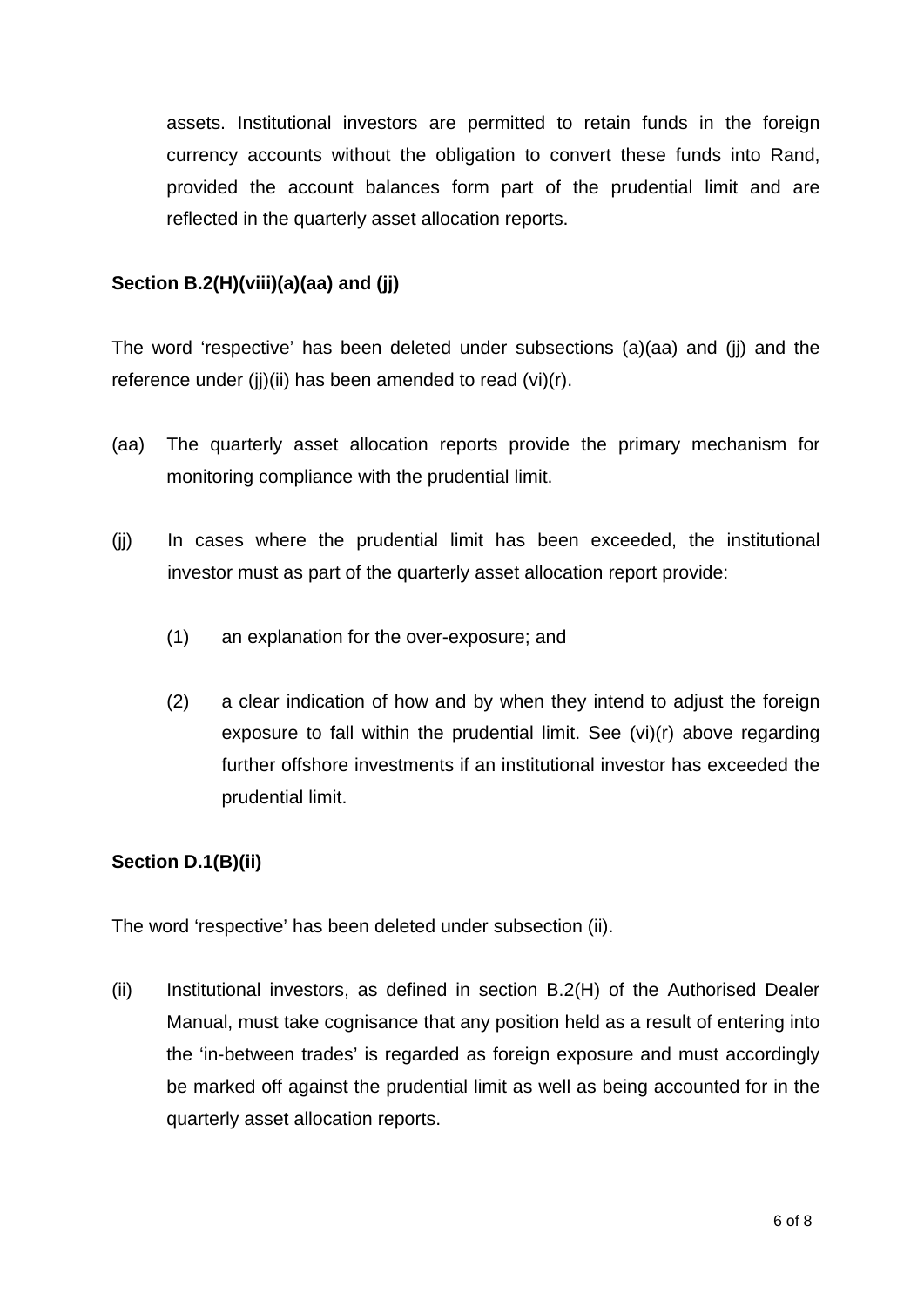# **Section E.(B)(i)(a)(hh)**

Subsection (hh) has been deleted as institutional investors may now open foreign currency accounts.

# **Section E.(B)(ii)(a)(gg) to (kk)**

Subsection (gg) has been deleted as institutional investors may now open foreign currency accounts. Subsections (hh) to (kk) has been renumbered (gg) to (jj).

# **Section E.(C)(ii)**

A new subsection has been added as follows:

(ii) Foreign currency accounts may be opened for institutional investors for the purpose of obtaining offshore exposure in terms of the prudential limit. See subsection B.2(H)(vi)(p) of the Authorised Dealer Manual.

# **Section G.(K)(v)(a)(bb)**

The words 'their prudential limits' have been amended to 'the prudential limit'.

(bb) the shares/securities will be traded for cash only to non-residents and qualifying institutional investors subject to the prudential limit;

# **Section I.3(E)(i)(a)**

The word 'respective' has been deleted under subsection (i)(a):

(a) South African private individuals may only participate in the foreign bond and/or note issuances utilising their foreign capital allowance. Similarly, qualifying South African institutional investors may participate in the foreign bond and/or note issuances in terms of the prudential limit.